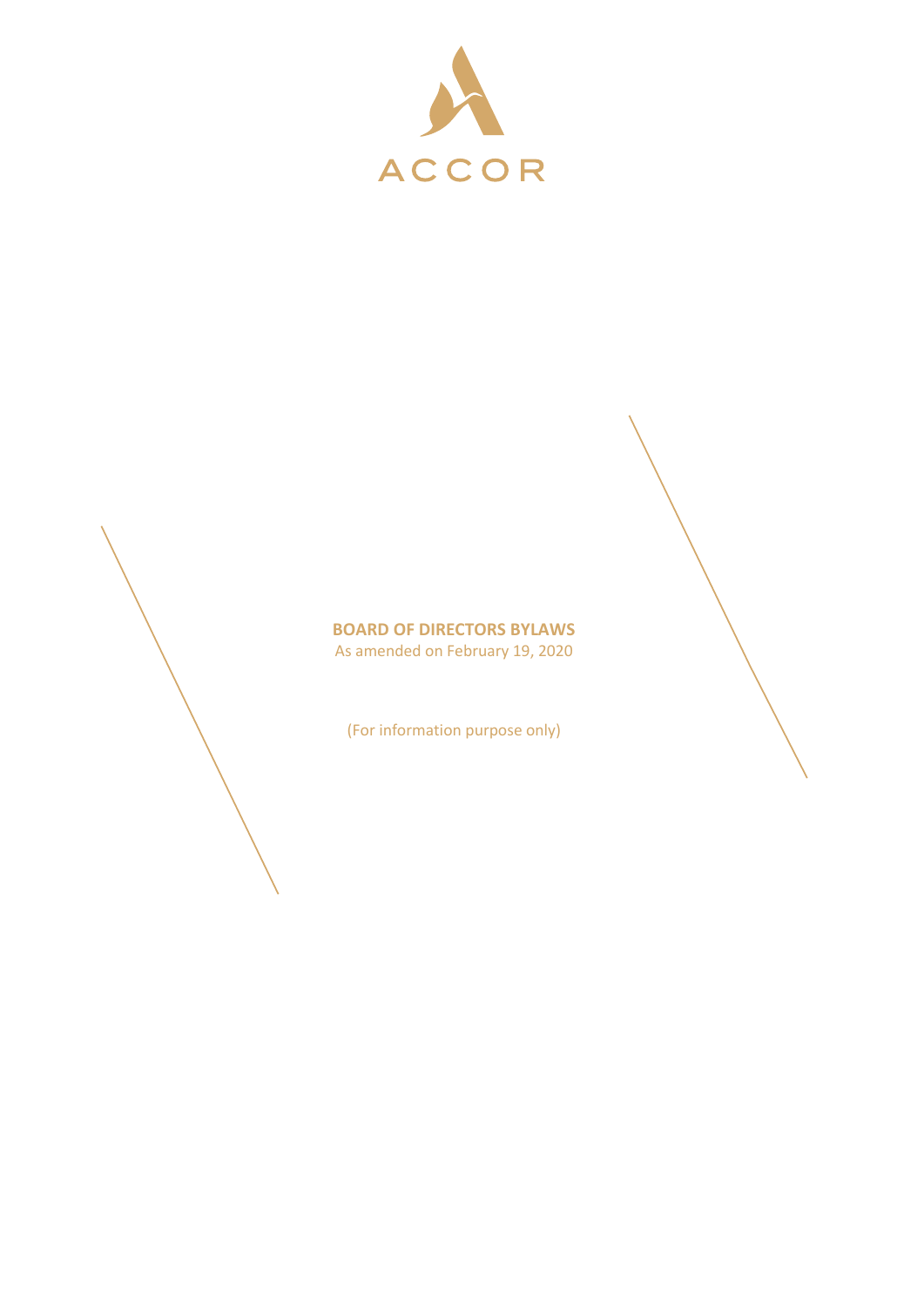# **The members of the Board of Directors of Accor (hereinafter the Company) abide by the following rules of procedure, which constitute the Bylaws of the Board of Directors.**

These Bylaws are based on recommendations aimed at ensuring compliance with the fundamental principles of corporate governance, notably the AFEP/MEDEF Corporate Governance Code for listed companies.

Intended for internal use only, these Bylaws are designed to supplement the Company Bylaws by specifying the Board of Directors' organizational and operating procedures. They may not be used by shareholders or third parties as a basis for any claims against the directors, the Company or any company of the AccorHotels Group (hereinafter the Group). They apply, where appropriate, to the non-voting directors appointed by the Board of Directors as well as to the Founding Co-Chairmen designated in Article 21 of the Company's Bylaws.

These Bylaws shall be disclosed to the shareholders and to the public.

#### **1. Composition**

At least half of the directors on the Board of Directors must be independent within the meaning of the criteria set forth in the AFEP-MEDEF Corporate Governance Code for listed companies.

Every year, the Board of Directors shall determine which of the directors are independent according to the abovementioned criteria. The conclusions of said assessment shall be disclosed to the shareholders and to the public in the Annual Report.

#### **2. Meetings**

The Board of Directors shall hold at least six meetings per year, of which one dedicated to reviewing the budget and one dedicated to a strategic review of the Group's operations. The proposed dates of each year's meetings shall be sent to the directors no later than March 31 of the previous year. Notices of Meeting shall be sent by mail, e-mail or fax, or given verbally, by the Board Secretary.

The draft minutes of each meeting shall be sent to the directors within 15 days after said meeting and submitted to the Board for approval at the meeting following the next meeting.

Part of at least one meeting a year shall be devoted to assessing the Board's efficiency and effectiveness, in order to identify possible areas for improvement. In addition, the Board of Directors shall conduct a formal selfassessment at least every three years.

Non-executive directors shall meet once a year, without the executive directors or corporate officers being present, to assess the latter's performance and consider the future management structure.

For the purpose of calculating the quorum and majority, directors who take part in meetings by any means making it possible to identify them and enabling their actual participation pursuant to current statutes and regulations shall be deemed to be in attendance.

#### **3. Information for the Board of Directors**

The directors shall be provided with all the information necessary for them to carry out their duties.

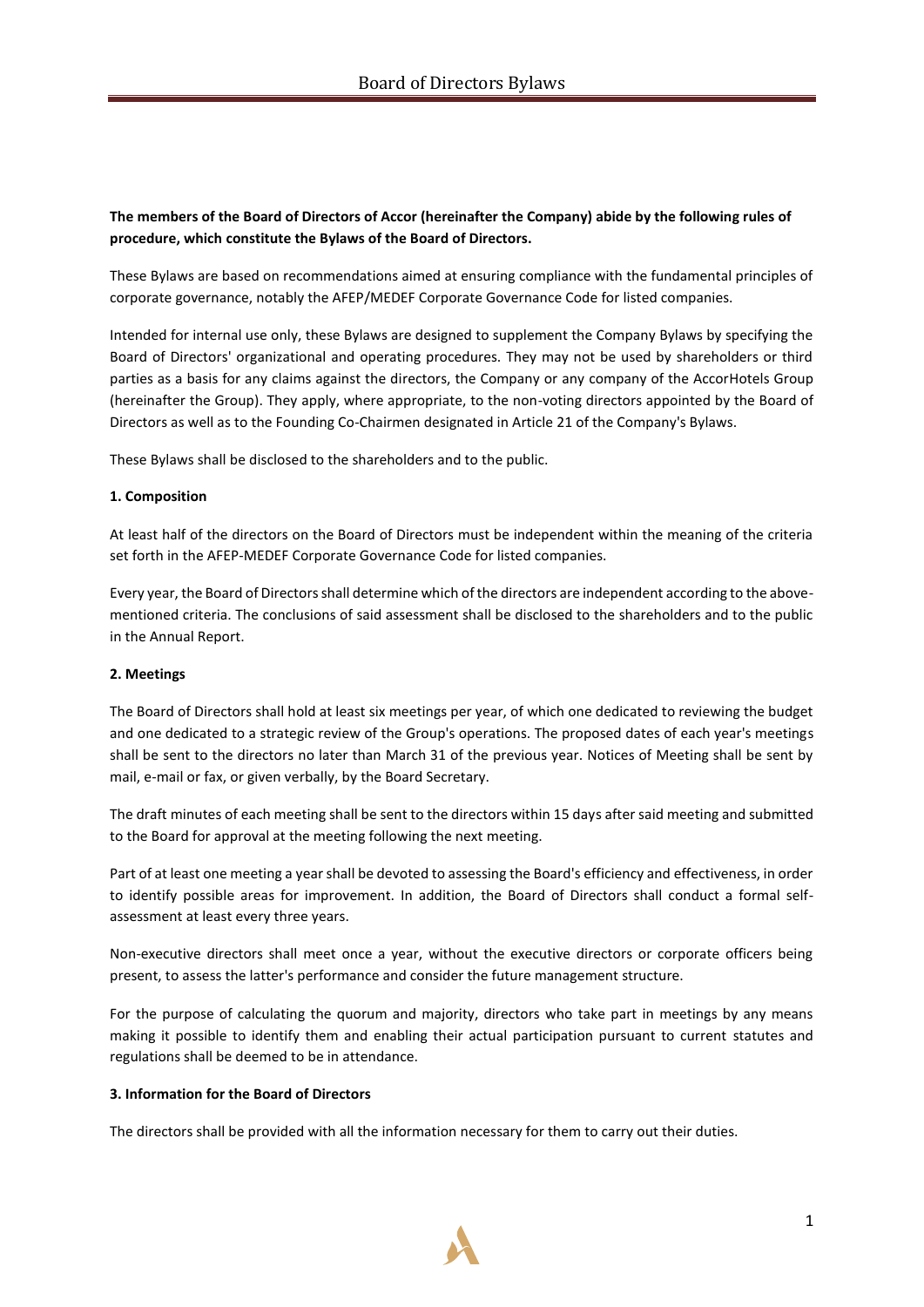Except when compliance with confidentiality or physical obstacles make it impossible, an information package pertaining to the items on the agenda that require prior study shall be sent to the directors in a timely manner prior to the meetings.

In addition, the directors shall be kept periodically informed between meetings of all significant events and transactions in the life of the Group. To this end, they shall be provided with all the press releases issued by the Company and a periodic summary of financial analysts' research reports on the Group and, when necessary, the actual reports.

The Board shall be regularly informed of and shall periodically discuss the Group's financial position, cash position and commitments as well as its strategy and main policies in the areas of human resources, organization and information systems.

The directors shall be entitled to require the provision of any document necessary for the proceedings of the Board that has not been submitted to them. Any such requests shall be sent to the Chairman and Chief Executive Officer who may submit it to the Board for a decision.

The directors shall have the right to meet with the Group's main executives, including without the presence of the executive directors. To do so, they must first file a request with the Chairman and Chief Executive Officer.

# **4. Powers of the Board of Directors**

The Board of Directors deals with all matters falling within the powers vested in it under the applicable laws and regulations.

In addition, the Board of Directors shall:

- **a)** approve the annual budget, including the annual financing plan, as well as the business plan presented by the Chairman and Chief Executive Officer;
- **b)** review and approve the Group's overall strategy, at least once a year, in accordance with Article 2 of these Bylaws;
- **c)** based on the Commitments Committee's recommendation, authorize the following decisions of the Chairman and Chief Executive Officer prior to their implementation:
	- i. any and all immediate or deferred financial commitments representing more than €100 million per transaction. "Financial commitments" are defined as:
		- any and all acquisitions or disposals of assets and majority or minority interests in other companies; in the latter case, the amount of the commitment is considered as being equal to the entity's enterprise value,
		- any and all direct investments, for example for the creation of a business, the construction, refurbishment or extension of a hotel property, or expenditure on technological developments,
		- rental investments, measured on the basis of the market value of the leased asset,
		- hotel management contracts with a guaranteed minimum fee,

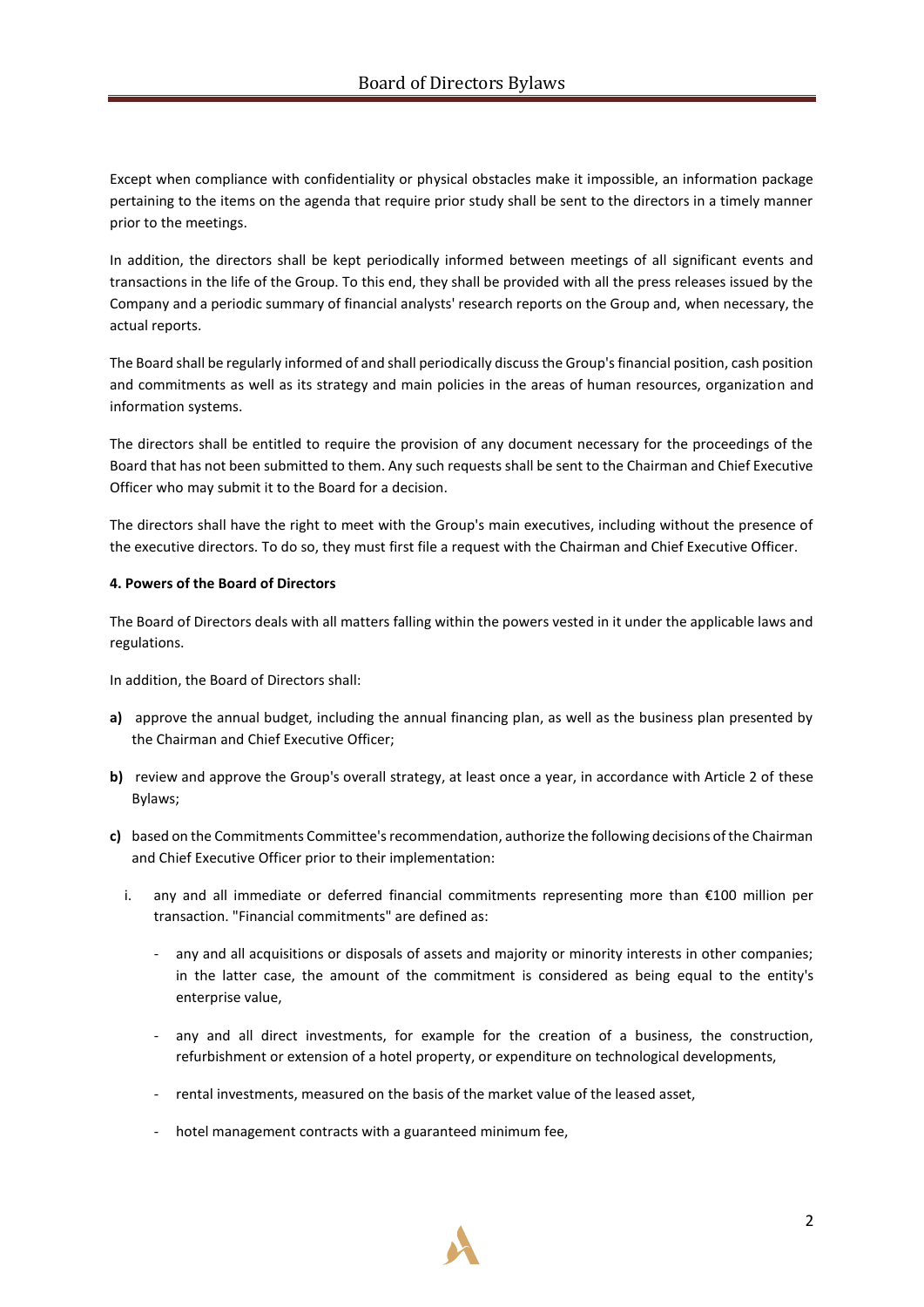- any and all loans to entities in which the Company or one of its subsidiaries does not hold the majority of the shares and voting rights, and any and all commitments to participate in share issues by such entities.

In the case of financing transactions, however, the Chairman and Chief Executive Officer is authorized to make any and all financial commitments of up to €1 billion without obtaining prior approval from the Board of Directors, provided that such commitment is undertaken in accordance with the annual Group financing policy as approved in advance by the Board of Directors. In this case, the Chairman and Chief Executive Officer shall inform the Board of Directors of the transactions after they have been completed. It is noted as well that the Board's prior approval is not required for borrowings due in less than one year, whatever the amount borrowed.

- ii. any and all transactions that may have a material impact on the Group's strategy or lead to a material change in the Group's business base (mainly entry into a new business or withdrawal from an existing business), whatever the amount of the transaction,
- iii. any and all transactions involving the Company's shares carried out in application of Article L. 225-209 of the French Commercial Code that exceed one million shares per transaction or two million shares per year;
- **d)** authorize the Chairman and Chief Executive Officer to issue guarantees, bonds and endorsements in the Company's name, up to a cumulative amount of €1 billion per year. In accordance with the Company's Bylaws, any such authorizations may be given for a period of one year. The Chairman and Chief Executive Officer is required to report to the Board of Directors each year on the amount and nature of guarantees, bonds and endorsements issued under the authorization;
- **e)** discuss and decide on any proposed changes to the Group's management structure and review information about the main organizational changes.

# **5. Vice-Chairman of the Board of Directors – Senior Independent Director**

In accordance with Article 14 of the Company's Bylaws, the Board of Directors may appoint one of its independent members to act as Vice-Chairman for the duration of his or her term as director. The appointment may be terminated at any time by decision of the Board of Directors.

In accordance with the Company's Bylaws, the Vice-Chairman may call meetings of the Board of Directors if the Chairman and Chief Executive Officer is unable to do so, and shall chair Board meetings in the Chairman and Chief Executive Officer's absence.

The Vice-Chairman shall act as the preferred contact for the other independent directors. Whenever necessary and at least once a year, he or she shall organize and lead a meeting reserved exclusively for independent directors to allow them to discuss certain issues outside full Board meetings.

The Vice-Chairman shall ensure that requests from shareholders not represented on the Board are answered, and shall make him or herself available to hear their comments and suggestions and, where necessary, answer their questions. A specific e-mail address shall be created for this purpose. The Vice-Chairman shall inform the Board of Directors about such contact with the shareholders.

In addition, the Vice-Chairman shall oversee formal assessments of the Board of Directors' practices, approve the list of strategic issues to be discussed at Board meetings, as prepared each year by the Chairman and Chief

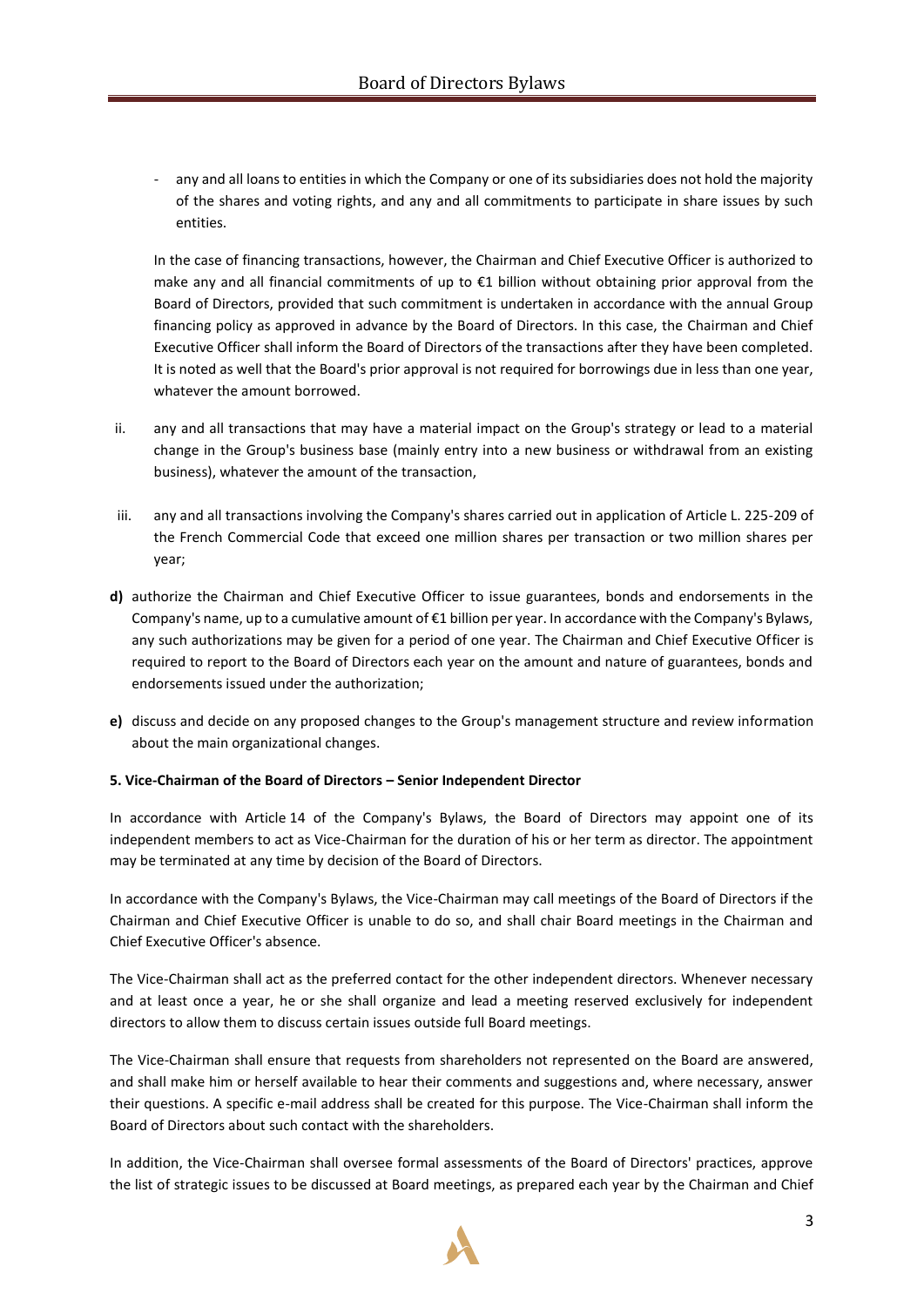Executive Officer, and deal with any conflicts of interest affecting Board members under the procedure for managing conflict of interest situations as described in Article 9.

He or she shall be assisted by the Corporate Secretary services for any related administrative tasks.

#### **6. Board Committees**

Board discussions and decisions in certain areas shall be prepared by specialist Board Committees made up of directors appointed by the Board for the duration of their term. These Committees shall examine matters falling within their terms of reference, as well as any matters referred to them for consideration by the Chairman and Chief Executive Officer. They shall report regularly to the Board on their work, and provide the Board with their observations, opinions, proposals or recommendations.

To assist them in their work, the Board Committees may commission technical reports from management or from external consultants, at the Company's expense. In both cases, the Chairman and Chief Executive Officer shall be notified in advance. The Committees may also arrange meetings with members of Company management responsible for the areas under review, without any executive directors being present. In this case also, the Chairman and Chief Executive Officer shall be informed in advance.

There are four standing Board Committees:

- **the Audit, Compliance and Risks Committee;**
- **the Commitments Committee;**
- **the Appointments, Compensation and CSR Committee;**
- **the International Strategy Committee.**

The Board may also set up one or several special Committees.

Each Committee shall be chaired by one of its members, appointed by the Board on the recommendation of the Appointments, Compensation and CSR Committee. The Chairman and Chief Executive Officer may be invited to attend any and all Board Committee meetings by the Chairman of the Committee concerned. However, he shall not attend the part of Appointments, Compensation and CSR Committee meetings during which agenda items concerning him personally are discussed, nor the part of Audit, Compliance and Risks Committee meetings during which the Committee members discuss matters with the Statutory Auditors.

The Committee Chairman shall appoint a person who does not need to be a Committee member to act as secretary.

The Chairman of each Committee may ask for the Committee to be consulted on any matters falling within its terms of reference that have not been referred to it.

Each Committee shall periodically review its rules of procedure and propose to the Board any changes that are considered necessary.

The Board Committees shall not have any decision-making authority.

#### **6.1. The Audit, Compliance and Risks Committee**

The Audit, Compliance and Risks Committee shall be responsible for ensuring that the accounting policies applied for the preparation of the financial statements of the Company and the Group are appropriate and applied consistently from one period to the next. Its terms of reference also include checking that internal reporting and

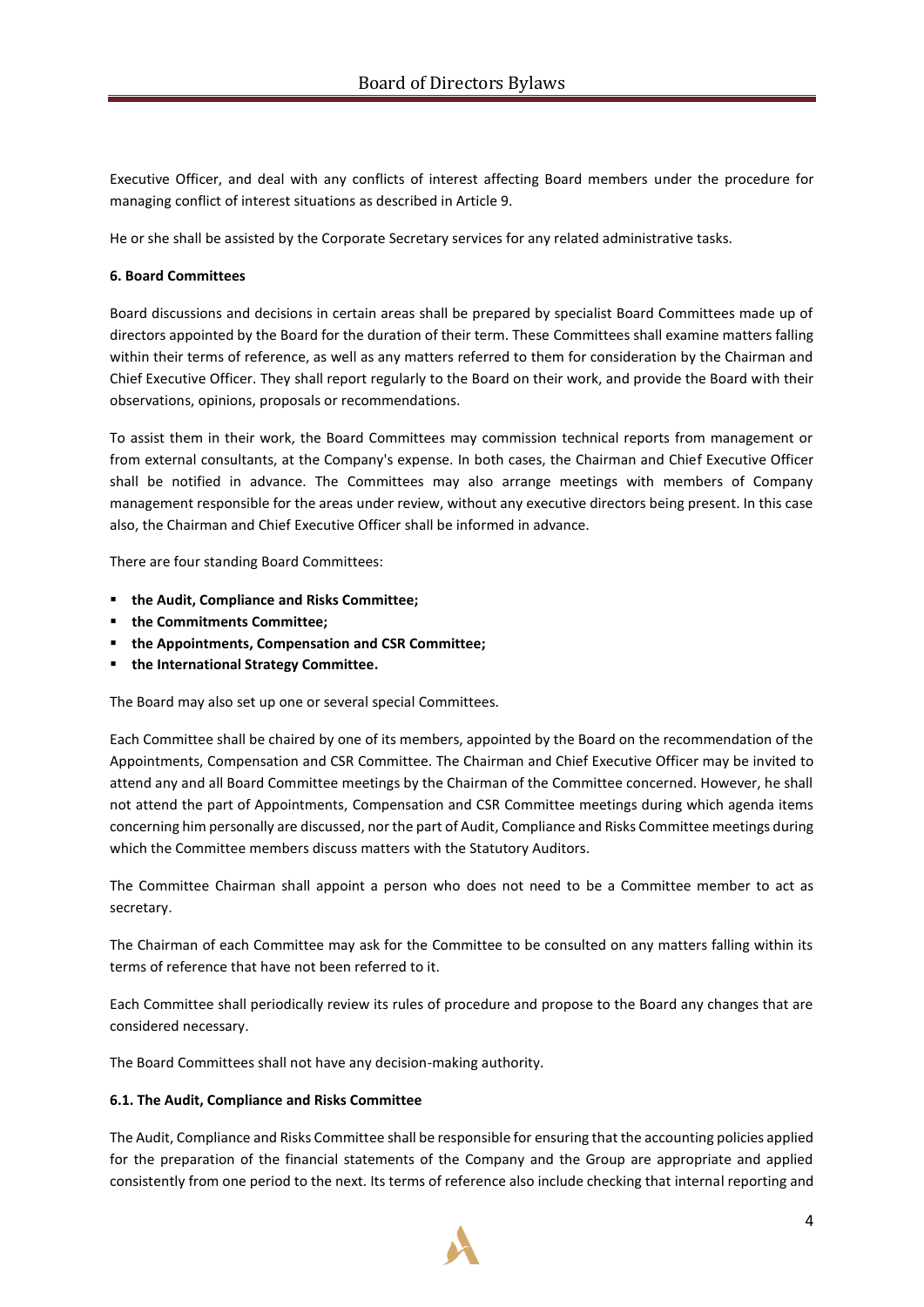control procedures provide adequate assurance concerning the reliability and completeness of financial information and the control of Group risk exposure. Furthermore, he also has to prepare the Board of Directors' decisions pertaining to compliance.

To this end, it carries out the following tasks:

# Audit and Risks

- it reviews the interim and annual consolidated financial statements and the financial statements of the Company, prior to their examination by the Board of Directors, and obtains assurance that the related accounting policies are appropriate and applied consistently from one period to the next. This includes reviewing draft results press releases and announcements to be issued by the Company;
- it reviews the scope of consolidation and the reasons for excluding any entities;
- it reviews the risk management policy and ensures that adequate systems are in place;
- it assesses the material risk exposure and off-balance sheet commitments, and receives a copy of the Chief Financial Officer's detailed report on these matters;
- it assesses the effectiveness of internal audits covering the procedures for the preparation and processing of accounting and financial information, without compromising the internal auditors' independence; it obtains assurance concerning the effectiveness of the Group's system of internal control by reviewing the methods used to identify risks and the Internal Audit Department's organizational and operating principles. It is also informed of the Internal Audit program and of the results of the internal audits;
- it monitors the execution of the Statutory Auditors' engagement and reviews their work plan and audit findings. It receives a copy of the Statutory Auditors' post-audit letter setting out the main issues identified during their audit and describing the main accounting options selected;
- it leads the Statutory Auditor selection procedure, organizing a call for bids from various accounting firms (except where the incumbent firm is being re-appointed), and makes a recommendation to the Board of Directors on the choice of auditor;
- it validates the services other than statutory audit work that the Statutory Auditors and the members of their networks may be asked to perform in accordance with the applicable laws and regulations;
- at the end of each year, it is informed of the fees paid by Group companies to the Statutory Auditors and the members of their networks during the year, including a detailed breakdown by type of engagement, reports to the Board of Directors on these fees, and expresses an opinion on the proposed fee for the statutory audit of the financial statements;
- it obtains assurance concerning the Statutory Auditors' independence, notably by reviewing the Statutory Auditors' statement of independence, and informs the Board of Directors of its assessment of the Statutory Auditors' actual level of independence;

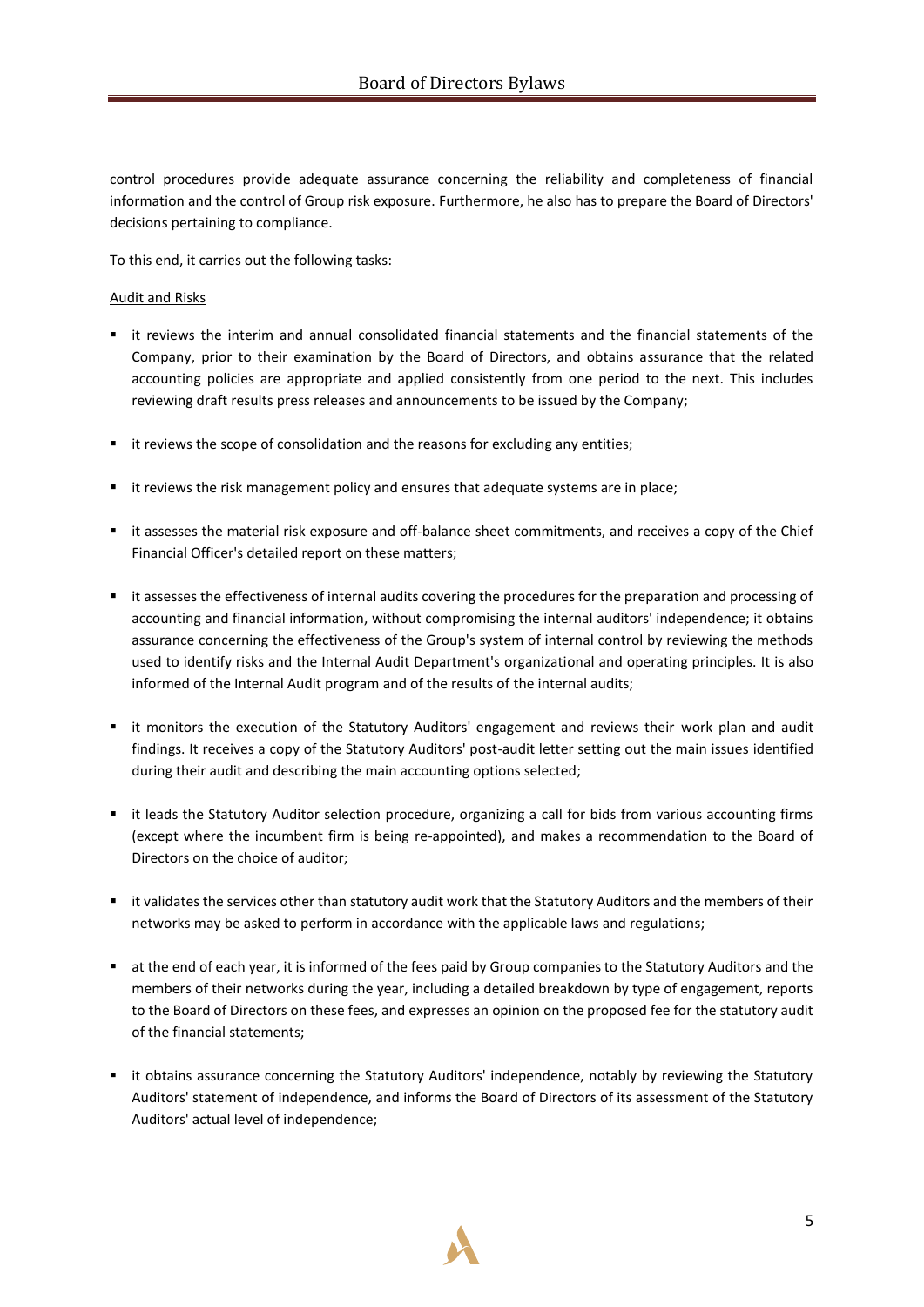■ it reports regularly to the Board of Directors on the results of the statutory audit engagement and the ways in which this engagement contributes to ensuring the integrity of financial information, as well as on the Committee's role in this process.

# Compliance

- it reviews the organization and implementation of the Company's compliance program, and is regularly informed about the deployment of its compliance policies;
- it reviews all ethical issues that come to its attention or are submitted to it for review by the Board or its Chairman;
- it reviews the Ethics and CSR Committee's annual report.

The Audit, Compliance and Risks Committee comprises three to six members possessing the necessary technical knowledge to fulfill the Committee's duties. At least two thirds of these members, including the Committee Chairman, must be independent directors.

The Audit, Compliance and Risks Committee holds at least three meetings per year. One meeting – attended by the Senior Vice-President, Internal Audit – is devoted to reviewing the effectiveness of the system of internal control.

The Audit, Compliance and Risks Committee may make enquiries of the Statutory Auditors without the executive directors and/or the Chief Financial Officer being present, after first notifying the Chairman and Chief Executive Officer.

Calls to meeting shall be issued by the Committee Chairman and include the meeting agenda. Meetings to review the interim and annual financial statements shall be held at least two days prior to the Board meeting called to approve the financial statements. The members of the Audit, Compliance and Risks Committee must receive all necessary documents on a timely basis. When members are first appointed to the Committee, they are given detailed information about accounting, financial and operational issues that are specific to the Group. The Chairman and Chief Executive Officer, the Chief Financial Officer and the Statutory Auditors shall attend Audit, Compliance and Risks Committee meetings as needed.

#### **6.2. The Commitments Committee**

The Commitments Committee is comprised of no more than seven members. Meetings of the Committee may be called at any time, in writing or verbally, by the Committee Chairman or the Chairman and Chief Executive Officer.

The Commitments Committee's recommendations are adopted by a simple majority and must then be discussed by the Board of Directors before the commitments can be implemented by the Group. The Commitments Committee is therefore responsible for preparing Board meetings and making recommendations to the Board on the following matters:

- any mergers, demergers or asset transfers;
- any amendments to the Company's corporate purpose;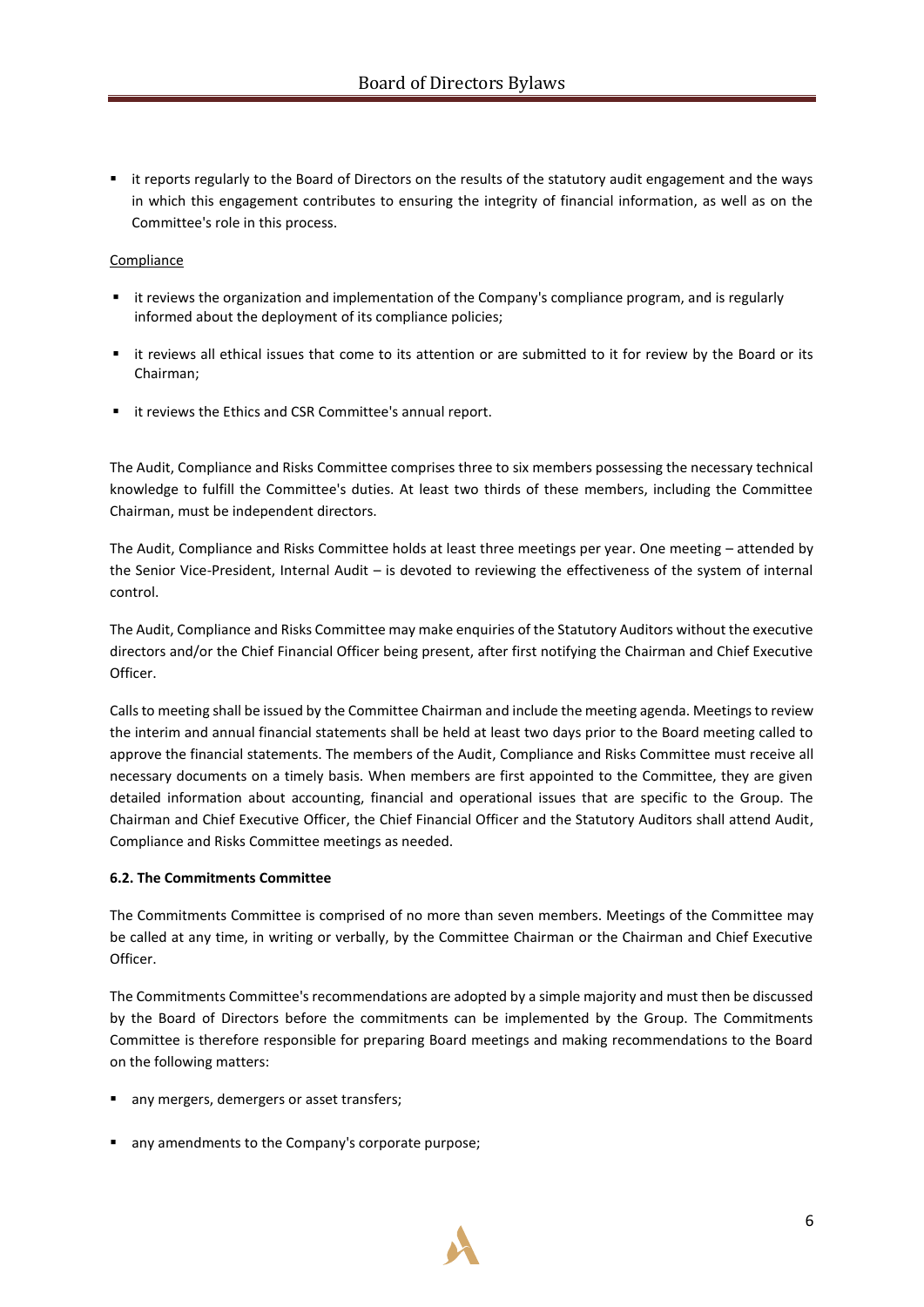▪ any and all commitments or transactions for which the Chairman and Chief Executive Officer is required to obtain the Board of Directors' prior approval in accordance with Article 4. c) of these Bylaws.

# **6.3. The Appointments, Compensation and CSR Committee**

The Appointments, Compensation and CSR Committee's role is to prepare the Board of Directors' decisions pertaining to the compensation of executive directors and the policy for granting long-term incentive instruments, and to prepare changes in the composition of the Company's management bodies.

At last, he also has to ensure that the principles of good corporate governance are properly applied and to prepare the Board of Directors' decisions pertaining to ethics and corporate social responsibility

To this end, it carries out the following tasks:

#### **Appointments:**

- it prepares recommendations, in liaison with the Chairman and Chief Executive Officer, regarding the appointment and succession of the executive directors and the selection of new directors. In selecting possible directors, the Committee shall take into consideration the desirable balance in the Board's composition, take special care that each candidate has the required capabilities and availability and ensure that the directors have the array of experience and skills necessary to enable the Board of Directors to carry out its duties effectively with the required objectivity and independence vis-à-vis both senior management and a given shareholder or group of shareholders;
- it shall be informed of the succession plan concerning members of the Group's Executive Committee.

#### **Compensation:**

- it studies and prepares recommendations regarding both the salary and bonus portions of the executive directors' short-term compensation, the granting of medium- and long-term incentives such as performance shares and stock options, all the provisions regarding their retirement plans and all other in-kind benefits;
- it defines and implements the rules for setting the bonus portion of the executive directors' compensation while ensuring that said rules are consistent with the annual appraisal of executive directors' performance and with the Group's medium-term strategy;
- it expresses an opinion to the Board regarding the general policy for granting medium and long-term incentives such as stock options and performance shares to Group employees, and the plans proposed by the Chairman and Chief Executive Officer;
- it is kept informed of and gives an opinion on the compensation policy for members of the Group Executive Committee and reviews the consistency of such policy;
- it issues a recommendation to the Board on the overall amount of directors' fees, which is submitted to shareholders for approval. It proposes to the Board rules for allocating said directors' fees and the individual amounts of the payments to be made as fees to the directors based on their attendance at Board and Committee meetings pursuant to Article 8 of these Bylaws;

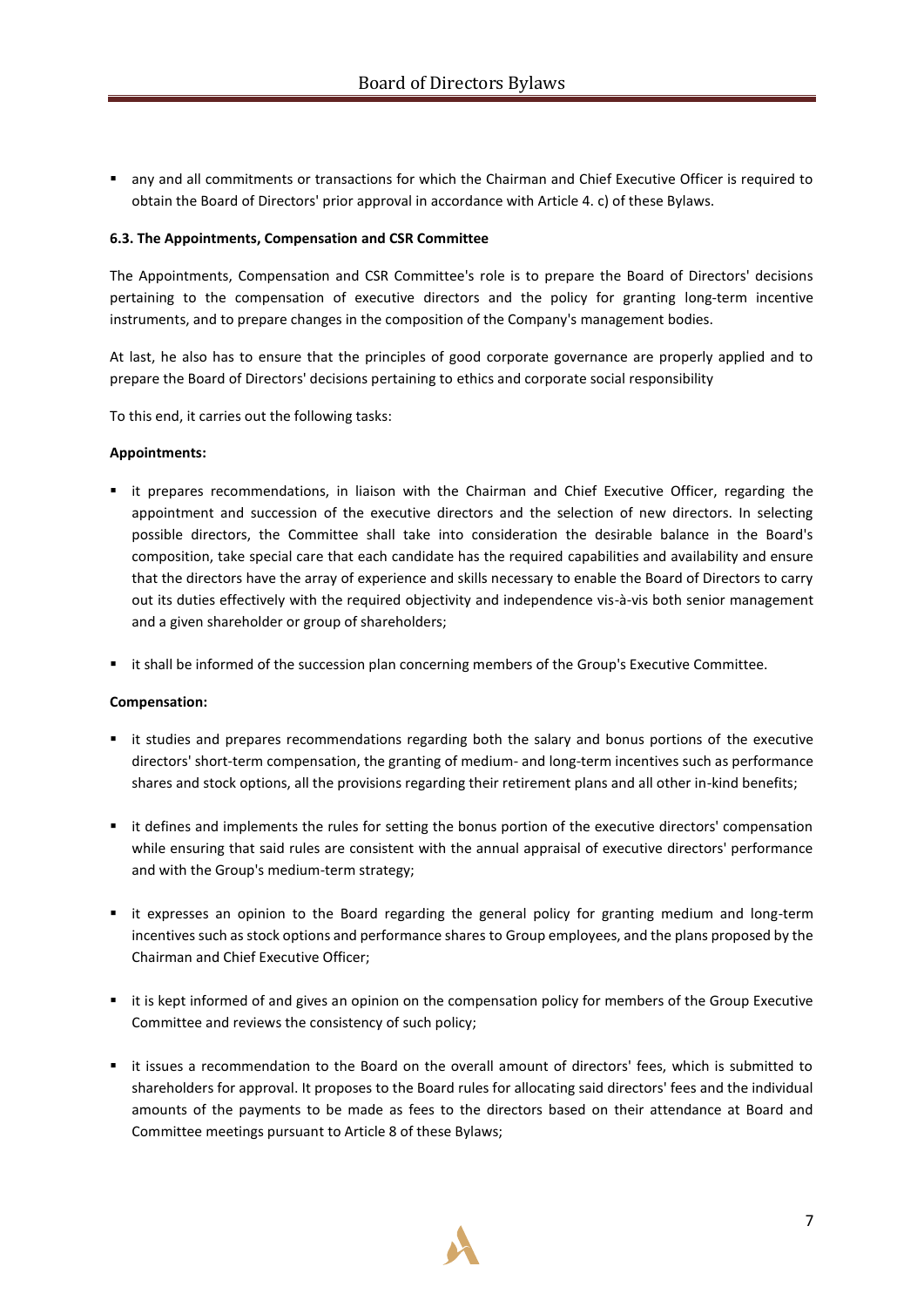- it reviews the policy and the Chairman and Chief Executive Officer's proposals regarding employee share issues and any employee share ownership plans;
- it reviews the insurance coverage taken out by the Company regarding the civil liability of executive directors;
- it approves the information provided to shareholders in the Annual Report regarding (i) executive director compensation; (ii) the principles and procedures used to set such compensation; and (iii) the grant and exercise of stock options and the grant of performance shares.

# **Governance**

- it is tasked, in liaison with the Chairman and Chief Executive Officer, with issuing recommendations on implementing best corporate governance practices and preparing the assessment of the Board's work;
- it reviews and issues recommendations on best corporate governance practices, and in particular, assesses whether the Company's governance practices comply with the recommendations of the corporate governance code to which the Company refers;
- it periodically reviews whether the directors meet the independence criteria defined by the Board and makes recommendations if it appears necessary to review the independent status of directors;
- it continuously monitors changes in the Company's ownership structure and determines how the Company's awareness of such changes could be improved, particularly through legal procedures;
- under the procedure for managing conflict of interest situations, it reviews all cases where there is a conflict of interest concerning one or more shareholders and (i) the interests of the Company or (ii) the interests of the shareholders as a whole and cases where there is a conflict of interest concerning members of the Board of Directors;
- it reviews changes in the role and responsibilities of the Board of Directors;
- it prepares all matters for discussion between the Company and its shareholders relating to (i) changes in their equity interests; (ii) their representation in the Company's corporate governance structures; and (iii) any contractual commitments between them and the Company. This latter role is fulfilled in part by preparing decisions of the Board of Directors authorizing related party agreements.

#### **Corporate social responsibility**

■ it reviews the Company's CSR strategy and the results obtained.

The Appointments, Compensation and CSR Committee is comprised of three to seven members. A majority of these members, including the Committee Chairman, must be independent directors. A director representing employees attends the Committee's meetings.

The Appointments, Compensation and CSR Committee shall hold at least two meetings per year. Calls to meetings are issued on instructions from the Committee Chairman and include the meeting agenda.

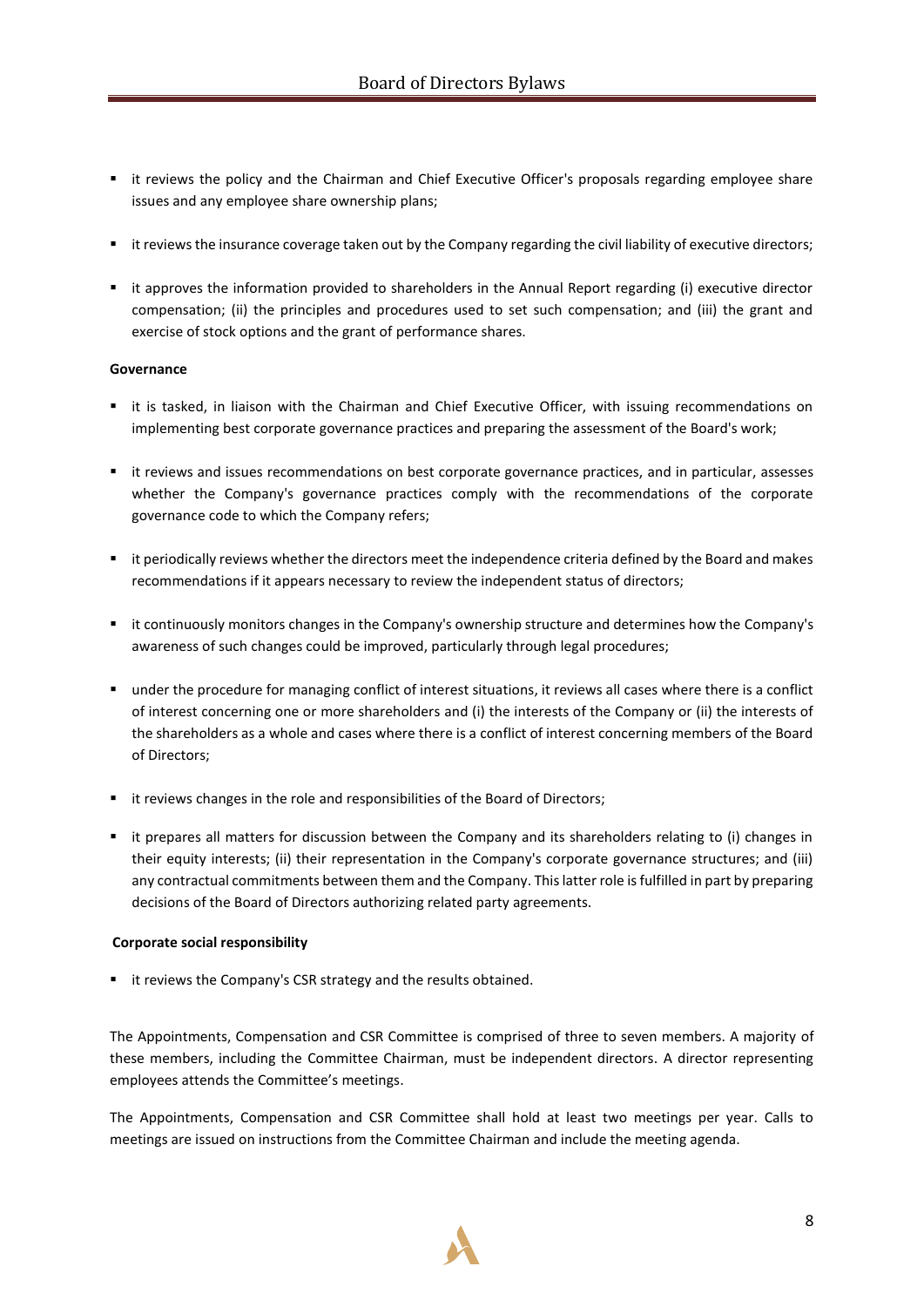# **6.4. The International Strategy Committee**

The International Strategy Committee consists of all directors. It is responsible for preparing Board meetings and making recommendations to the Board concerning the international strategic guidelines of the Group, and in particular on the following matters:

- strategic axis for the group's international hotel development;
- geographic breakdown of the Group's activities, geopolitical issues and risks;
- monitoring of significant international projects, alliances and [partnerships](http://www.linguee.fr/anglais-francais/traduction/partnership.html).

The Committee shall hold at least two meetings per year. Calls to meetings are issued on instructions from the Committee Chairman and include the meeting agenda.

# **7. Secretary to the Board of Directors**

Pursuant to the Company's Bylaws, the Board of Directors shall name a Secretary who does not need to be a director.

The Board Secretary's role is to call members to meetings of the Board of Directors when requested to do so by the Chairman and Chief Executive Officer and to prepare the draft minutes of the meetings of the Board of Directors, which are then submitted to the Board for approval. He or she is tasked with sending the working documents to the directors according to the procedure set forth in Article 3 of these Bylaws and in general responds to any request from directors for information pertaining to their rights and obligations, the Board's operation or the life of the Company.

His or her duties also include maintaining and updating the statements designed to prevent conflicts of interest, as provided for in Article 3 of the directors Code of Conduct.

Lastly, the Board Secretary shall attend the meetings of the Board Committees as needed at the request of the Chairman and Chief Executive Officer or the Committee Chairmen. He or she may also be tasked with sending the working documents to the Committee members.

# **8. Directors' fees**

The annual amount of directors' fees approved by shareholders shall be allocated by the Board based on a recommendation by the Compensation, Appointments and CSR Committee.

Board members shall be entitled to a fixed portion of fees for their duties as directors and, as the case may be, their role as a member or Chairman of one or more Board Committees, as well as a variable portion of fees determined according to their actual attendance at Board and Committee meetings.

Distribution is based on the following principles:

- the annual amount of directors' fees shall be divided into an amount set aside for the Board and an amount set aside for the Board Committees, as determined by the Board of Directors;
- one-third of the amount set aside for the Board and for the Committees shall be used to pay the fixed portion of directors' fees;

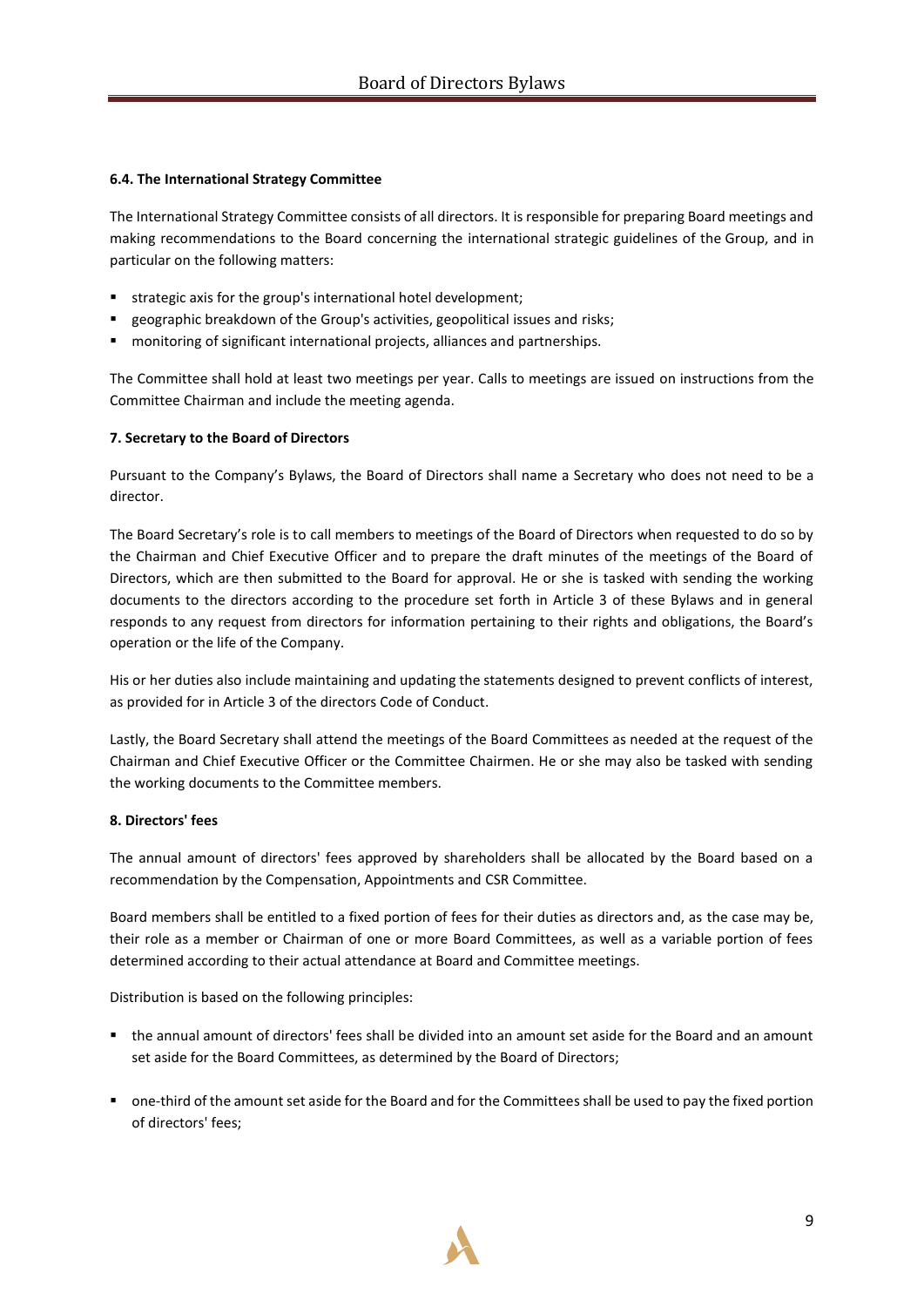- two-thirds of the amount set aside for the Board and Committees shall be used to pay the variable portion of directors' fees based on a per-meeting amount set by the Board depending in each case on the total number of meetings held during the year and on the number of members composing each instance. The calculated variable portion of directors' fees is then paid to each Director depending on its attendance rate;
- the Vice-Chairman of the Board of Directors shall receive the fixed portion of directors' fees payable to all directors as well as a fixed portion of a lump sum determined by the Board of Directors;
- a lump sum is set aside for non-voting directors to be allocated on the same basis as that applied to the amounts set aside for the Board and for the Board Committees;
- Committee Chairmen receive a fixed portion of directors' fees equal to double the fixed portion payable to Committee members;
- members of the Audit, Compliance and Risks Committee and of the Compensation, Appointments and CSR Committee receive an increased portion of directors' fees, as determined by the Board of Directors;
- directors who also hold the position of Chairman and Chief Executive Officer, Chief Executive Officer or Deputy Chief Executive Officer do not receive any directors' fees;
- directors representing employees do not receive any directors' fees. The directors' fees that they would have received are not distributed and instead the Company has pledged to allocate the equivalent amount to supporting Group employees in difficulty;
- the Board of Directors may also decide to allocate an exceptional bonus for a given assignment or mandate to a director or non-voting director as part of their variable compensation;
- directors' fees shall be paid no later than three months following the end of the previous fiscal year.

#### **9. Conflicts of interest and sensitive information**

#### *9.1. Situations giving rise to conflicts of interest*

Any director that is directly or indirectly, through a third party or otherwise, exposed to an actual or potential conflict between his/her interests and those of the Company because of the positions that he/she holds and/or any interests that he/she has elsewhere, shall inform the Vice Chairman of the Board of Directors and the Board Secretary.

As well as giving rise to a conflict of interests, direct or indirect ties to an entity whose interests compete with those of the Company may also lead to a breach of competition rules. Consequently, while they are members of the Company's Board, directors shall not accept any directorship, management position or consulting engagement with an entity whose interests compete with those of the Company without the Board's prior authorization.

Pursuant to Article 15 of the Company's Bylaws, directors and any other persons who attend Board meetings shall be required to treat all information provided during these meetings as strictly confidential.

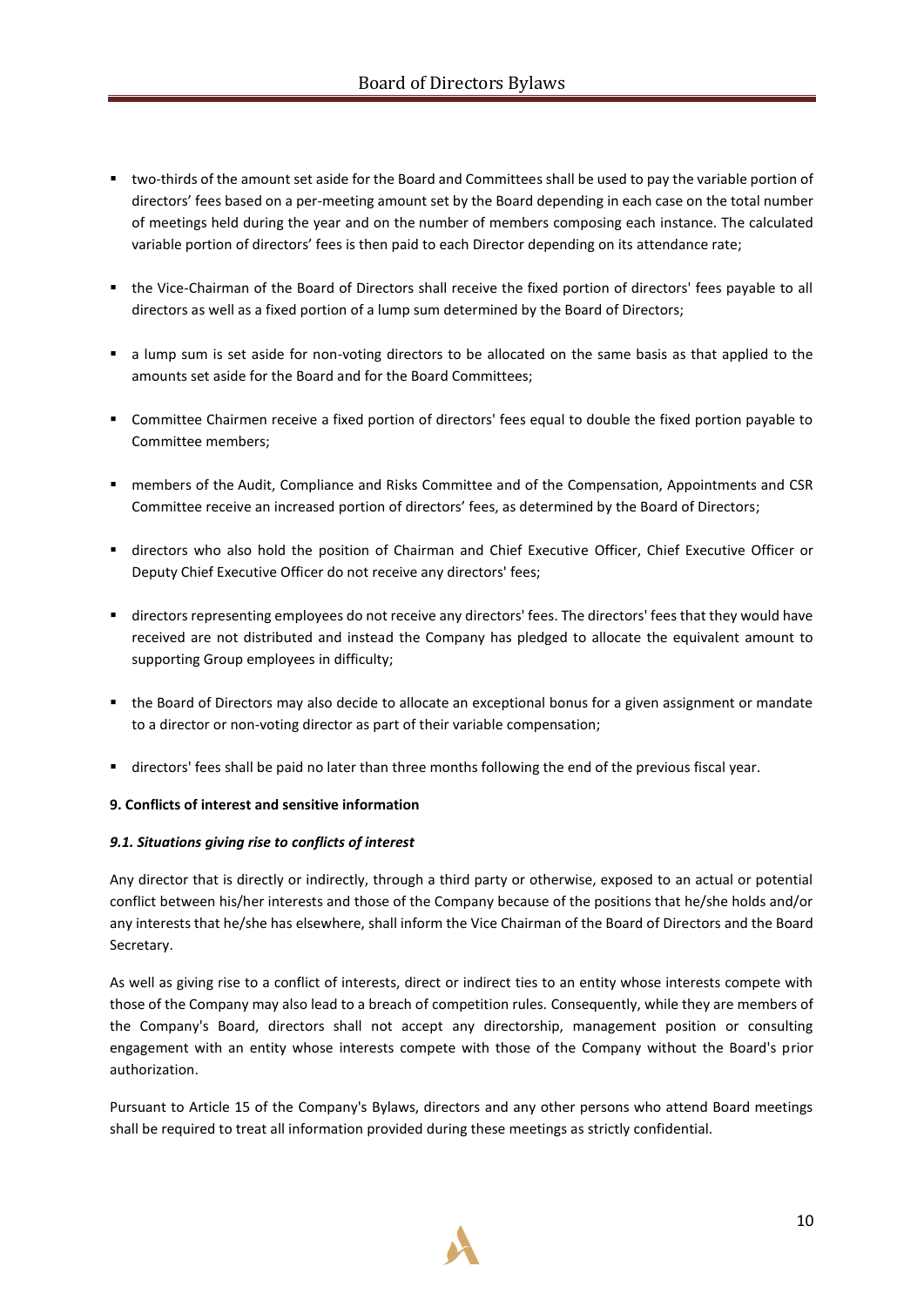# *9.2. Sensitive information as defined in competition law*

No *sensitive information*, as defined in competition law, may be disclosed or discussed in the presence of any director who has direct or indirect ties to an entity whose interests compete with those of the Company (a "Concerned Director").

The definition of *sensitive information* in competition law covers all information not in the public domain that could enable the Concerned Director to understand or influence the Company's commercial and other strategies in markets served by the entity whose interests compete with those of the Company and with which the Concerned Director has ties.

It notably includes information concerning, for the market or markets in question:

- current or future business development projects, particularly planned mergers and acquisitions;
- current or future prices or pricing strategies (including discount and rebate plans);
- sales, promotional offers, terms and conditions of current or future promotional and advertising campaigns (including promotional or advertising expenditure, terms and conditions of sale and general sales strategies);
- margins and profitability objectives or indicators for specific businesses, products or services;
- current or future capacity, including planned capacity extensions or reductions;
- customers, customer lists, loyalty programs and contract bids or proposed bids;
- product, service or technology costs;
- technology, IT or research and development projects;
- market shares:
- market analyses, covering *inter alia* forecast changes in offer and/or demand and prices,

in each case unless the information no longer qualifies as sensitive under competition law due to its general nature, or because it is too old or too aggregated, or because it consists solely of information in the public domain.

The risk of an exchange of sensitive information as defined in competition law is equivalent in all respects to a conflict of interest within the meaning of this article.

#### *9.3. Reporting conflicts of interest*

When a director takes office and by January 31 of each year thereafter, he or she shall prepare a statement setting out his or her direct ties or indirect ties through a third party or otherwise – whatever their form – with Group companies, their management or their competitors, customers, partners or suppliers. He/she shall submit this statement to the Chairman and Chief Executive Officer and the Vice Chairman, with a copy given to the Board Secretary.